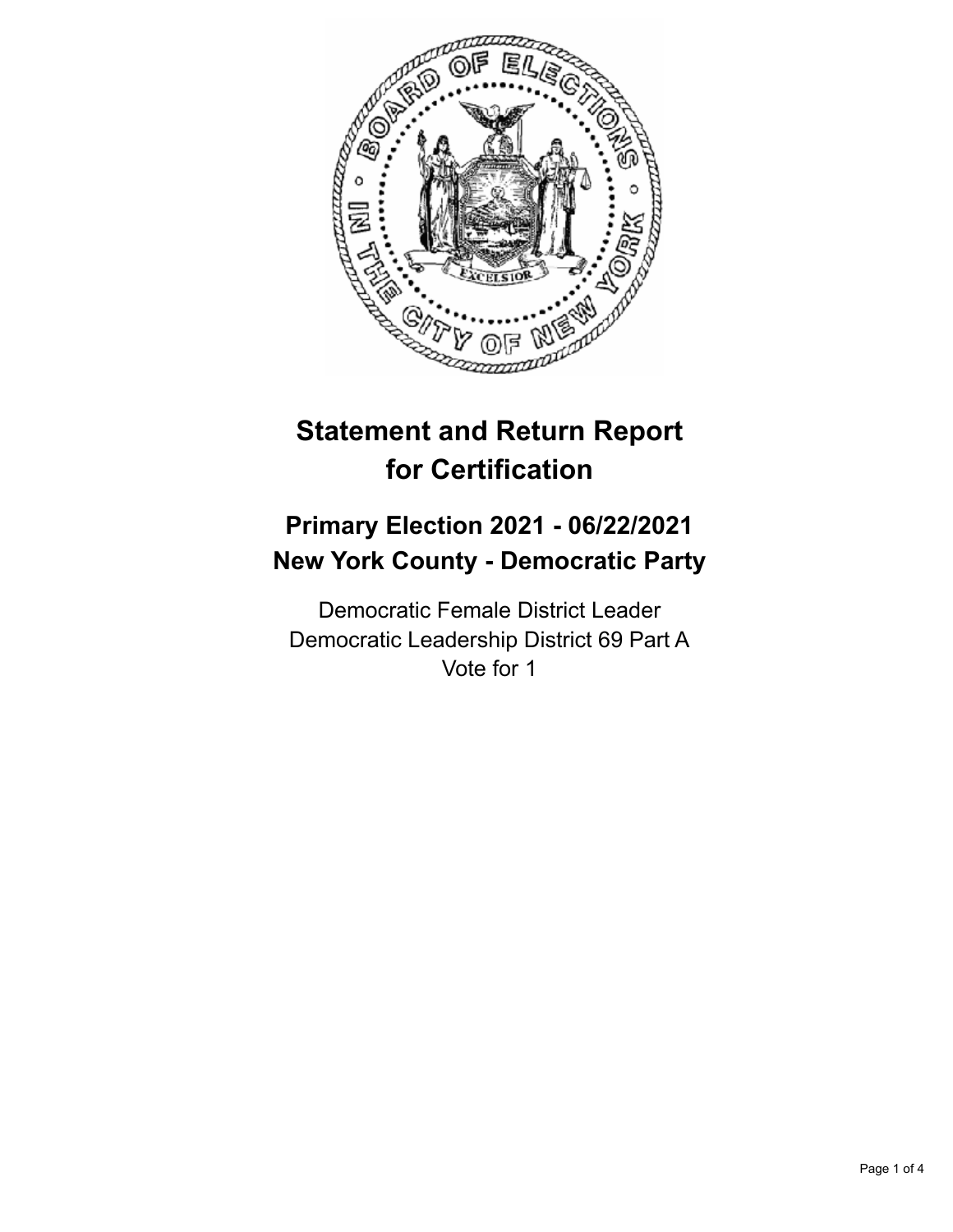

#### **Assembly District 69**

| PUBLIC COUNTER                                           | 8,202        |
|----------------------------------------------------------|--------------|
| <b>MANUALLY COUNTED EMERGENCY</b>                        | 0            |
| ABSENTEE / MILITARY                                      | 1,433        |
| AFFIDAVIT                                                | 94           |
| <b>Total Ballots</b>                                     | 9,729        |
| Less - Inapplicable Federal/Special Presidential Ballots | 0            |
| <b>Total Applicable Ballots</b>                          | 9,729        |
| <b>CYNTHIA L. DOTY</b>                                   | 3,327        |
| <b>FRANCIA RODRIGUEZ</b>                                 | 1,259        |
| SANDRA WILLIAMS                                          | 1,767        |
| ADI HUN (WRITE-IN)                                       | 1            |
| BRIAN LEVY (WRITE-IN)                                    | 1            |
| CAITLEN JENNER (WRITE-IN)                                | 1            |
| CATHERINE PISACANO (WRITE-IN)                            | 1            |
| COI CERAY (WRITE-IN)                                     | 1            |
| DAN DANZILO (WRITE-IN)                                   | 1            |
| DIANNE MORALES (WRITE-IN)                                | 1            |
| ELISA LEVY (WRITE-IN)                                    | 1            |
| ELIZABETH KOURY (WRITE-IN)                               | 1            |
| KAITLIY JENNER (WRITE-IN)                                | $\mathbf{1}$ |
| KATIE WALSH (WRITE-IN)                                   | 1            |
| LESLIE POWERS (WRITE-IN)                                 | 1            |
| LIZ LEMON (WRITE-IN)                                     | 1            |
| MARIA DANZILO (WRITE-IN)                                 | 1            |
| MARISA ROSPOS (WRITE-IN)                                 | 1            |
| SALLY WEISS (WRITE-IN)                                   | 1            |
| SHERYL REICH (WRITE-IN)                                  | 1            |
| SLAYTON UNDERWOOD (WRITE-IN)                             | $\mathbf{1}$ |
| TALIA RITHOLTZ (WRITE-IN)                                | 1            |
| TERRY CHUN (WRITE-IN)                                    | 1            |
| UNATTRIBUTABLE WRITE-IN (WRITE-IN)                       | 10           |
| <b>Total Votes</b>                                       | 6,383        |
| Unrecorded                                               | 3,346        |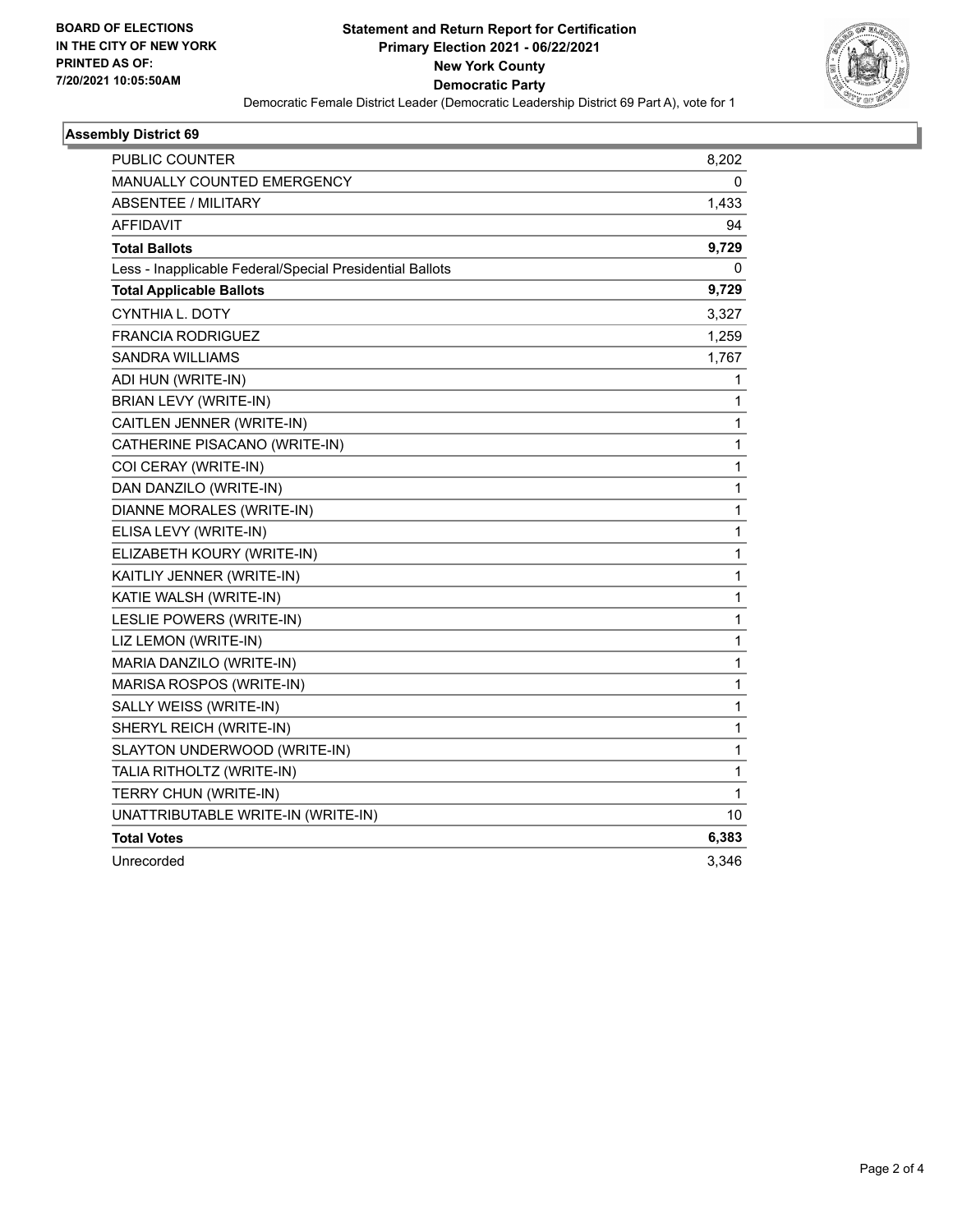

#### **Total for Democratic Female District Leader (Democratic Leadership District 69 Part A) - New York County**

| <b>PUBLIC COUNTER</b>                                    | 8,202        |
|----------------------------------------------------------|--------------|
| MANUALLY COUNTED EMERGENCY                               | 0            |
| <b>ABSENTEE / MILITARY</b>                               | 1,433        |
| AFFIDAVIT                                                | 94           |
| <b>Total Ballots</b>                                     | 9,729        |
| Less - Inapplicable Federal/Special Presidential Ballots | 0            |
| <b>Total Applicable Ballots</b>                          | 9,729        |
| <b>CYNTHIA L. DOTY</b>                                   | 3,327        |
| <b>FRANCIA RODRIGUEZ</b>                                 | 1,259        |
| <b>SANDRA WILLIAMS</b>                                   | 1,767        |
| ADI HUN (WRITE-IN)                                       | 1            |
| <b>BRIAN LEVY (WRITE-IN)</b>                             | $\mathbf{1}$ |
| CAITLEN JENNER (WRITE-IN)                                | 1            |
| CATHERINE PISACANO (WRITE-IN)                            | $\mathbf{1}$ |
| COI CERAY (WRITE-IN)                                     | $\mathbf{1}$ |
| DAN DANZILO (WRITE-IN)                                   | $\mathbf{1}$ |
| DIANNE MORALES (WRITE-IN)                                | $\mathbf{1}$ |
| ELISA LEVY (WRITE-IN)                                    | 1            |
| ELIZABETH KOURY (WRITE-IN)                               | $\mathbf{1}$ |
| KAITLIY JENNER (WRITE-IN)                                | $\mathbf{1}$ |
| KATIE WALSH (WRITE-IN)                                   | 1            |
| LESLIE POWERS (WRITE-IN)                                 | $\mathbf{1}$ |
| LIZ LEMON (WRITE-IN)                                     | 1            |
| MARIA DANZILO (WRITE-IN)                                 | 1            |
| MARISA ROSPOS (WRITE-IN)                                 | $\mathbf{1}$ |
| SALLY WEISS (WRITE-IN)                                   | 1            |
| SHERYL REICH (WRITE-IN)                                  | 1            |
| SLAYTON UNDERWOOD (WRITE-IN)                             | 1            |
| TALIA RITHOLTZ (WRITE-IN)                                | 1            |
| TERRY CHUN (WRITE-IN)                                    | 1            |
| UNATTRIBUTABLE WRITE-IN (WRITE-IN)                       | 10           |
| <b>Total Votes</b>                                       | 6,383        |
| Unrecorded                                               | 3,346        |